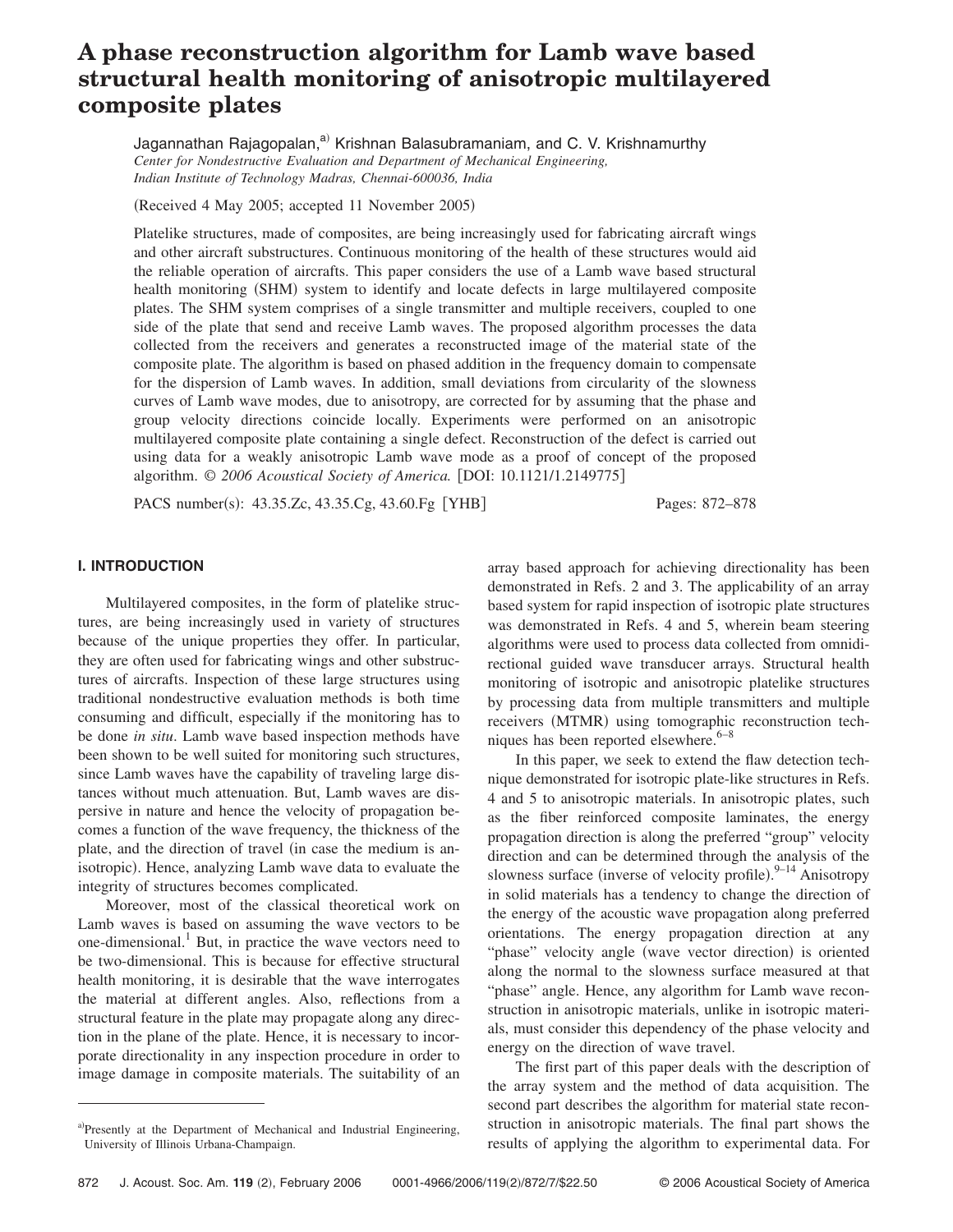

FIG. 1. Architecture for the Lamb wave based SHM system.

applying the algorithm, the dispersion characteristics of the anisotropic material for wave propagation along all directions need to be known *a priori*.

## **II. ARRAY DESCRIPTION AND DATA ACQUISITION**

As indicated in Fig. 1, the array consists of a single transmitter and *N* number of receivers coupled to one surface of the plate. The receivers are arranged in a circle of diameter *D* while the transmitter is placed at the center. A polar coordinate system is defined with its origin at the center of the array coinciding with the transmitter position. The positions of the receivers are defined using their radial and angular coordinates. It is assumed that the transmitter and the receivers act as point sources and have equal transmission and reception sensitivity in all directions.

The data acquisition and transformation process begins with the acquisition of the raw data set in the time, **t**, domain. The transmitter is excited and a discretely sampled **t** domain signal is collected at each of the receivers. This data is used to form a matrix, **T**, in which each column represents the raw **t** domain signal collected at each of the *N* receivers. Consequently, the number of columns in the **T** matrix is equal to the number of receivers. A column wise fast Fourier transform (FFT) is, then, performed on the **T** matrix to transform it to a matrix, **F**, containing the complex spectra in the frequency,  $\omega$ , domain. The transformation to the frequency domain is done so that the effects of guided wave dispersion can be taken into account.

#### **III. PHASE RECONSTRUCTION ALGORITHM**

The purpose of the phase reconstruction algorithm is to determine the locations from which the waves sent by the transmitter are reflected back. In the algorithm, the reflected wave packets are assumed to come from a particular direction (angle) and the signal received at each receiver is shifted appropriately (in the  $\omega$  domain) and added. If the assumed direction is the actual direction of the reflected wave then this process results in a coherent addition. This procedure is repeated for a set of equi-spaced angles that span the entire 360°. The phase-reconstructed signals are then transformed into the wave number domain, **k**, using interpolation. The locations from which the waves are reflected back are then obtained by performing an IFFT on these phasereconstructed signals.

As mentioned earlier, algorithms for beam steering from omni-directional transducer arrays, using phased addition in the **k** domain have been proposed in Refs. 4 and 5. But such algorithms are restricted to isotropic materials where a transformation from **t** domain to  $\omega$  domain and subsequently to **k** domain is possible. In anisotropic materials, the wave number is a function of both the wave frequency and the direction of wave propagation. Hence, a transformation from the **t** domain to **k** domain is not possible when the direction of wave propagation is not known, as is the case with reflections from unknown defects.

In the first step of the algorithm, a particular guided wave mode is chosen and phased addition of the columns of the **F** matrix is performed along *n* equispaced reconstruction angles using the dispersion characteristics of the mode. These reconstruction angles, represented by  $\theta_p$ , are the assumed angles of propagation of the reflected waves. This phased addition in the  $\omega$  domain leads to a matrix,  $Q$ , in which the rows represent different frequencies,  $\omega_k$ , and the columns represent different reconstruction angles,  $\theta_p$ . The elements in **Q** are calculated using the following expression:

$$
Q_{\omega p} = \sum_{j=1}^{N} f_{\omega j} \exp(-i2\pi k(\omega_k, \theta_p) x_{pj}),
$$
\n(1)

where

$$
x_{pj} = R_j \cos(\Phi_j - \theta_p). \tag{2}
$$

In the above expressions  $R_j$  and  $\Phi_j$  are the polar coordinates of the *j*th receiver, while  $x_{pj}$  represents the change in path length required for the signal received at the *j*th receiver to maintain coherence along  $\theta_n$ .

In making the phase corrections to  $f_{\omega j}$ 's in Eq. (1), the algorithm assumes that the phase velocity and group velocity directions are the same locally. For the spatially tight transmit-receive configuration considered, and for a flaw in the far-field where the algorithm is intended to be applied, the ray paths from the transmitter to the flaw and from the flaw to the receivers can be taken to be nearly equal along the given orientation based on the principle of reciprocity. Accordingly, the algorithm is expected to be applicable for weakly anisotropic materials over all angles, for moderate anisotropic materials over angular sectors around symmetry axes and for strongly anisotropic materials along the symmetry axes. For the algorithm to be applicable even for strongly anisotropic materials, one has to first obtain the phase velocity angle,  $\Psi_p$ , corresponding to the group velocity angle  $\theta_p$ and then use  $k(\omega_k, \Psi_p)$  for making the phase correction.

Proceeding to the next step of the algorithm, the dispersion characteristics of the chosen guided wave mode are used for the different directions,  $\theta_p$ , and each column in **Q** is separately interpolated to obtain a matrix, **W**, where each column contains spectra at points equispaced in the **k** domain. The interpolation procedure for single column is performed as follows. Let  $\omega_1, \omega_2, \ldots, \omega_m$  be the *m* discrete equispaced frequencies corresponding to the *m* rows in **Q**, with  $\omega_1$  as the minimum frequency and  $\omega_m$  as the maximum. For a particular column, representing a particular angle, let  $k_1$ ,  $k_2$ , ...,  $k_m$  be the wave numbers corresponding to the guided wave mode of interest  $(k_1, k_2, \ldots, k_m$  are known since both the frequency and the angle of wave propagation are known).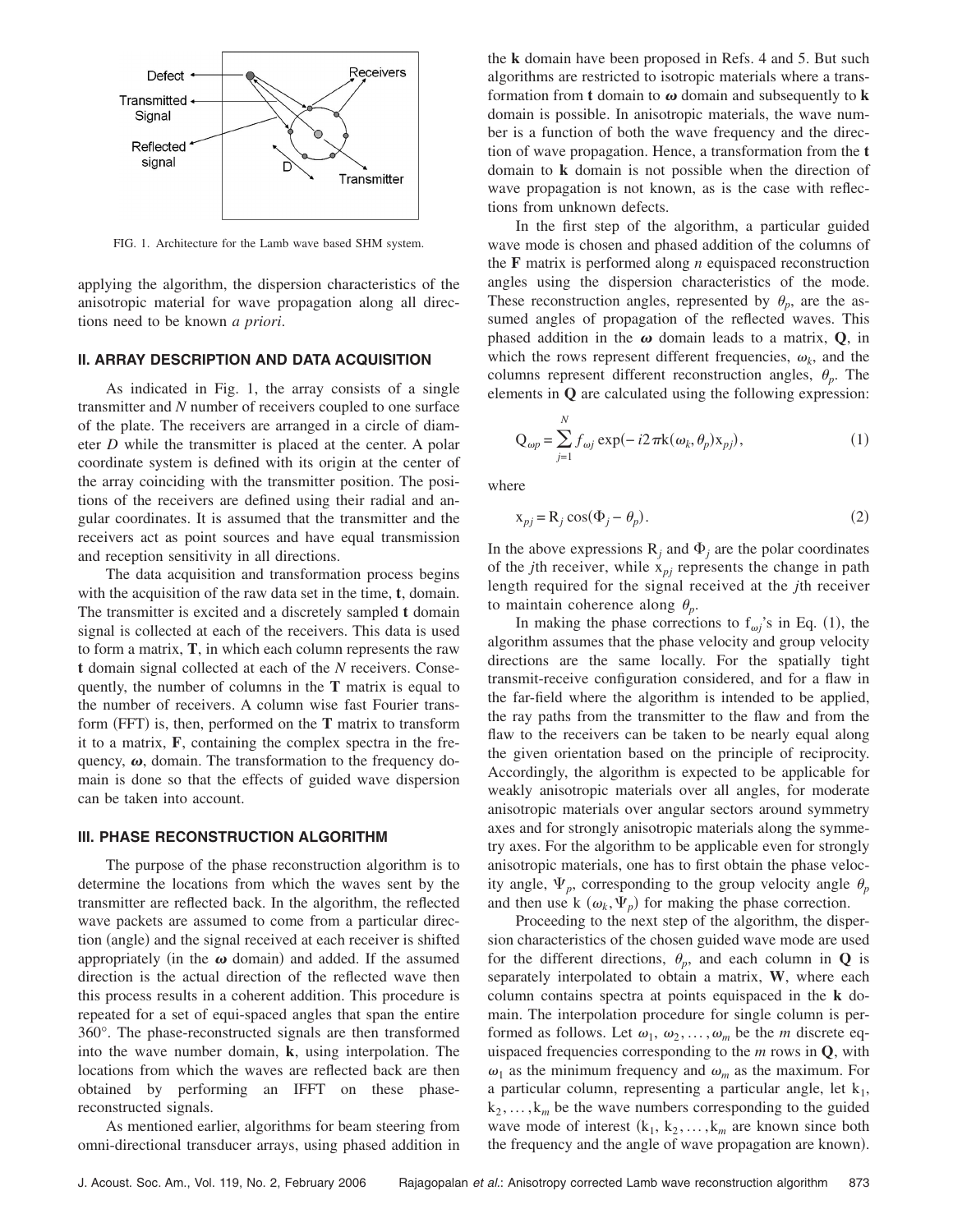$$
\mathbf{F}(\mathbf{\omega}) = [\mathbf{F}_1 \mathbf{F}_2 \dots \mathbf{F}_N] \longrightarrow \mathbf{Q}(\mathbf{\omega}, \theta_p) = [Q_1 Q_2 \dots Q_n]
$$
  
\n
$$
\mathbf{O}(\mathbf{r}, \theta_1) = [O_1 O_2 \dots O_n] \leftarrow \frac{\mathbf{I} \mathbf{F} \mathbf{F} \mathbf{T}}{\mathbf{F} \mathbf{F} \mathbf{T}} \quad \mathbf{W}(\mathbf{k}, \theta_1) = [\mathbf{W}, \mathbf{W}, \dots, \mathbf{W}_n] \leftarrow \frac{\text{Interpolation}}{\mathbf{F} \mathbf{F} \mathbf{F} \mathbf{F} \mathbf{F} \mathbf{F} \mathbf{F} \mathbf{F} \mathbf{F} \mathbf{F} \mathbf{F} \mathbf{F} \mathbf{F} \mathbf{F} \mathbf{F} \mathbf{F} \mathbf{F} \mathbf{F} \mathbf{F} \mathbf{F} \mathbf{F} \mathbf{F} \mathbf{F} \mathbf{F} \mathbf{F} \mathbf{F} \mathbf{F} \mathbf{F} \mathbf{F} \mathbf{F} \mathbf{F} \mathbf{F} \mathbf{F} \mathbf{F} \mathbf{F} \mathbf{F} \mathbf{F} \mathbf{F} \mathbf{F} \mathbf{F} \mathbf{F} \mathbf{F} \mathbf{F} \mathbf{F} \mathbf{F} \mathbf{F} \mathbf{F} \mathbf{F} \mathbf{F} \mathbf{F} \mathbf{F} \mathbf{F} \mathbf{F} \mathbf{F} \mathbf{F} \mathbf{F} \mathbf{F} \mathbf{F} \mathbf{F} \mathbf{F} \mathbf{F} \mathbf{F} \mathbf{F} \mathbf{F} \mathbf{F} \mathbf{F} \mathbf{F} \mathbf{F} \mathbf{F} \mathbf{F} \mathbf{F} \mathbf{F} \mathbf{F} \mathbf{F} \mathbf{F} \mathbf{F} \mathbf{F} \mathbf{F} \mathbf{F} \mathbf{F} \mathbf{F} \mathbf{F} \mathbf{F} \mathbf{F} \mathbf{F} \mathbf{F} \mathbf{F} \mathbf{F} \mathbf{F} \mathbf{F} \mathbf{F} \mathbf{F} \math
$$

FIG. 2. Phase reconstruction and inversion procedure for Lamb waves in anisotropic materials.

Hence, the spectra at  $k_1, k_2, \ldots, k_m$  is known. But, the wave numbers  $k_1, k_2, \ldots, k_m$  are not equispaced since the phase velocity changes with frequency. Hence, *m* equispaced wave numbers,  $k'_1, k'_2, \ldots, k'_m$ , are chosen between  $k_1$  and  $k_m$  with  $k'_1$ (=k<sub>1</sub>) as the minimum and  $k'_m$ (=k<sub>m</sub>) as the maximum. Since the spectra at  $k_1, k_2, ..., k_m$  is known, the spectra at  $k'_1$ ,  $k'_2, \ldots, k'_m$  can be obtained by interpolation.

To obtain the output matrix, **O**, in the polar domain, the columns in **W** are subject to an inverse fast Fourier transform (IFFT) to convert them from the  $\mathbf{k}$ - $\boldsymbol{\theta}$  domain to the **r**  $-\theta$  domain. Now each element in **O** has a corresponding radial and angular position attached to it. Reconstruction is obtained by plotting the amplitudes of the elements in **O** as a function of their polar position. The procedure for phase reconstruction is summed up in Fig. 2.

The effectiveness of this algorithm for imaging the flaw in the "near field" is limited by the assumption made during the phase reconstruction. Here, the "near field" is defined to be approximately 2–3 times the diameter of the sensor configuration (D). The phase correction algorithm effectively approximates the path lengths between the flaw and the receiver to be equal to the projection along the angle that is being reconstructed.<sup>4,5</sup> While this assumption is valid in the "far field," this approximation does lead to distortions in the flaw imaging in the "near field" region.

Also, it must be noted that as the sensor configuration diameter *D* increases, the phase resolution in the "far field" increases leading to improved reconstruction. However, the increase in *D* will result in an increase in the "near field" region. Hence, the diameter *D* is a critical parameter that must be carefully chosen depending on the type of structure and the region of critical flaw location.

## **IV. EXPERIMENTS AND RESULTS**

Two experiments, the first to reconstruct the edges of a composite plate, and the second to reconstruct a defect (hole) in the composite plate, were performed to validate the algorithm. The plate, 3.15 mm thick, was made of 21 layers of unidirectional composite, each 0.15 mm thick. The fiber orientation in the first 7 layers was as follows:  $+45^{\circ}$ ,  $-45^{\circ}$ ,  $0^{\circ}$ , 90°, 0°, −45°, and +45°. The same pattern was repeated in the next 14 layers. To obtain the dispersion curves, the averaged properties of the material were used. Using the engineering constants of the unidirectional composite, the elastic coefficients were found and the elastic coefficients matrix was formed. Then the effective elastic coefficients matrix for different orientations  $(+45^\circ, -45^\circ, 90^\circ)$  was found by transforming the elastic coefficient matrix in the respective direction. The elastic coefficients matrix for each orientation was then multiplied by the number of layers (since each layer is of same thickness) in that particular orientation and added



FIG. 3. Slowness curves of (a)  $S_0$  mode and (b)  $A_0$  mode for 3.15 mm thick multilayered composite plate.

together. This matrix was divided by the total number of layers to get the "effective" elastic coefficients matrix.<sup>15,16</sup> The "effective" elastic coefficients matrix was used to obtain the dispersion curves in different directions using the DIS-PERSE<sup>TM</sup> software (developed by Imperial College, UK). Typical slowness curves for  $S_0$  mode, used in the reconstructions, and  $A_0$  mode are shown in Figs. 3(a) and 3(b), respectively. As can be seen from the figures, the slowness profile of the  $S_0$  mode shows a fair amount of variation with angle while that of the  $A_0$  mode is relatively uniform. The radii of the circles in Fig. 3 are in ms/m.

In both the experiments, a Panametrics 5058PR broadband Pulser/Receiver was used to excite a Panametrics Videoscan 500 kHz Transducer, which was used as a transmitter. A similar transducer was used as receiver. An Agilent 54621A oscilloscope was used for signal acquisition. The receiver was kept at 18 equispaced locations on a circle, of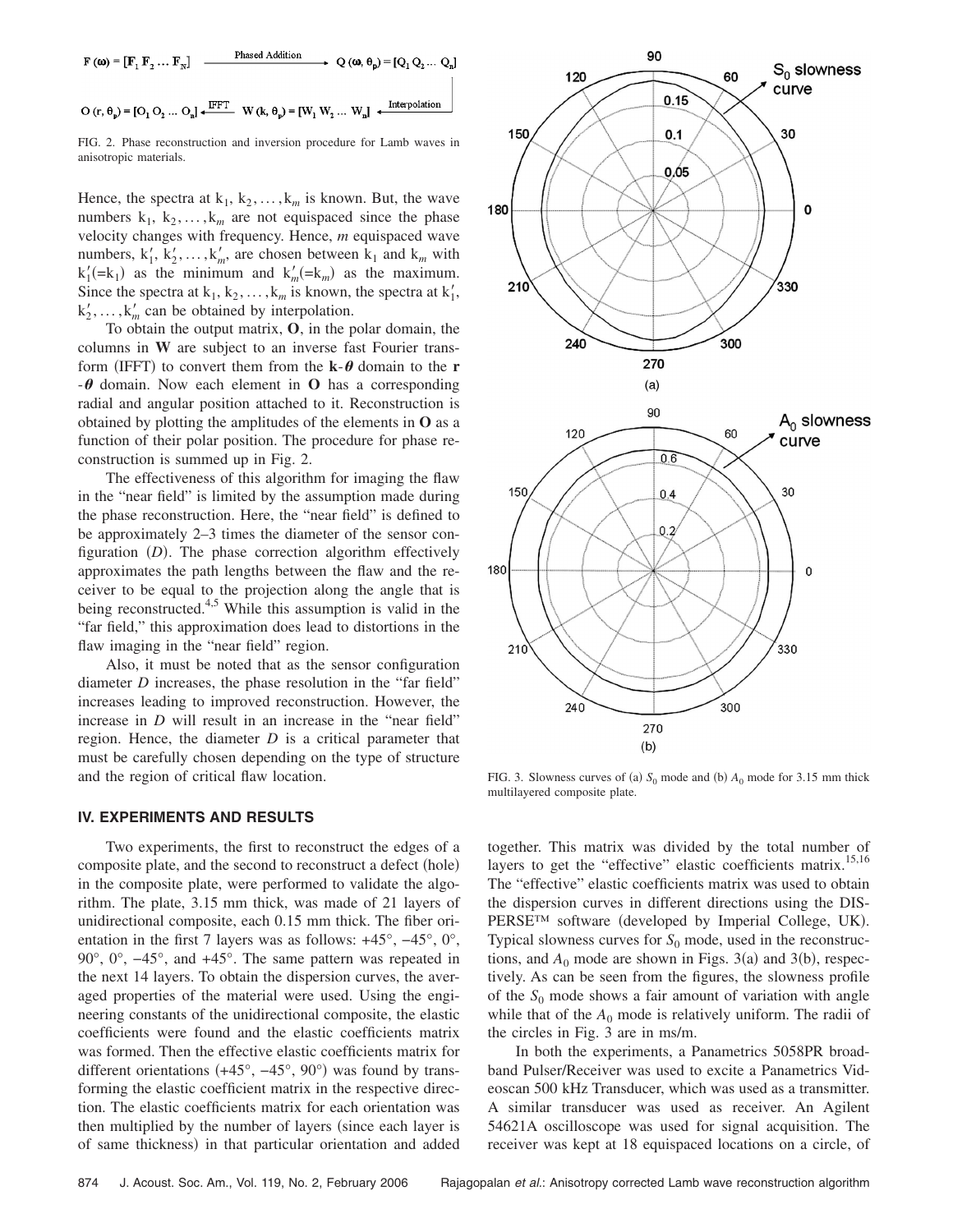

FIG. 4. Plate dimensions, array, and defect locations for the experiments.

10 cm diameter with the transmitter at the center, and signals were collected at each of these locations to simulate an array with 18 receivers. The transmitter was excited with a 100 V signal with center frequency of 500 kHz. The signals were sampled at 2.5 MHz and filtered after acquisition using a band pass filter of 100–1000 kHz range to eliminate noise and undesirable low frequency components. The dimensions of the plate and locations of the array and the defect for the second experiment) are shown in Fig. 4.

Figure 5 shows the reconstruction after applying the algorithm, with 36 reconstruction angles. The gray scale on the plot is logarithmic with a range of 12 decibel (dB). The array is marked at the center and the edges can be seen at the appropriate locations as black patches, the black patches indicating higher amplitudes obtained as a result of the coherent addition of the reflected signals obtained at the various receivers. When the dB range of the reconstruction is increased, a few artifacts show up. Figure 6 shows the reconstruction with the same experimental data, assuming the plate to be isotropic, with the dispersion characteristics for  $\theta$ =0° propagation being used as the dispersion characteristics for all directions. In this reconstruction, only the edges along  $\theta=0^{\circ}$  and  $\theta=180^{\circ}$  are located accurately, indicating the need to incorporate the anisotropic correction during reconstruction.

A typical waveform obtained at a receiver, comprising both the transmitted and reflected signals, is shown in Fig. 7.



FIG. 6. Reconstruction of edges, assuming the plate to be isotropic, with the dispersion characteristics for  $\theta=0^{\circ}$  being used as the dispersion characteristics for all directions.

Figures  $8(a)$  and  $8(b)$  show the frequency content of the transmitted and reflected signals. While the transmitted signal has a large frequency content around the excitation frequency at 500 kHz, the reflected signals have most of their frequency content around 200 kHz. Since only the  $S_0$  and  $A_0$ modes exist at these frequencies and  $S_0$  is the faster among them and did not show much attenuation, it was chosen for reconstruction. Another reason for using  $S_0$  was that it seemed to undergo no mode conversion at the edges. We suspect that the frequencies around 500 kHz in the transmitted signal get attenuated because the dominant  $S_0$  mode is highly dispersive around that frequency.

In the second experiment a roughly oval-shaped hole, 0.4 cm wide and 0.8 cm long, was drilled in the 0° direction at a distance of 35 cm from the center of the plate (Fig. 4), to induce a defect in the plate. The flaw was chosen to simulate a through hole that can occur due to high energy impacts on aircraft wings, or even moderate impacts, if they occurred at locations that already had some internal defect, like a void. As the technique is intended for locating damage in large plates, the edge-effects arising out of using a small plate had to be kept to a minimum. The flaw location was chosen such that the interference to the signal reflected from the flaw



FIG. 5. Reconstruction of edges of composite plate with 12 dB range.



FIG. 7. A typical waveform obtained at a receiver.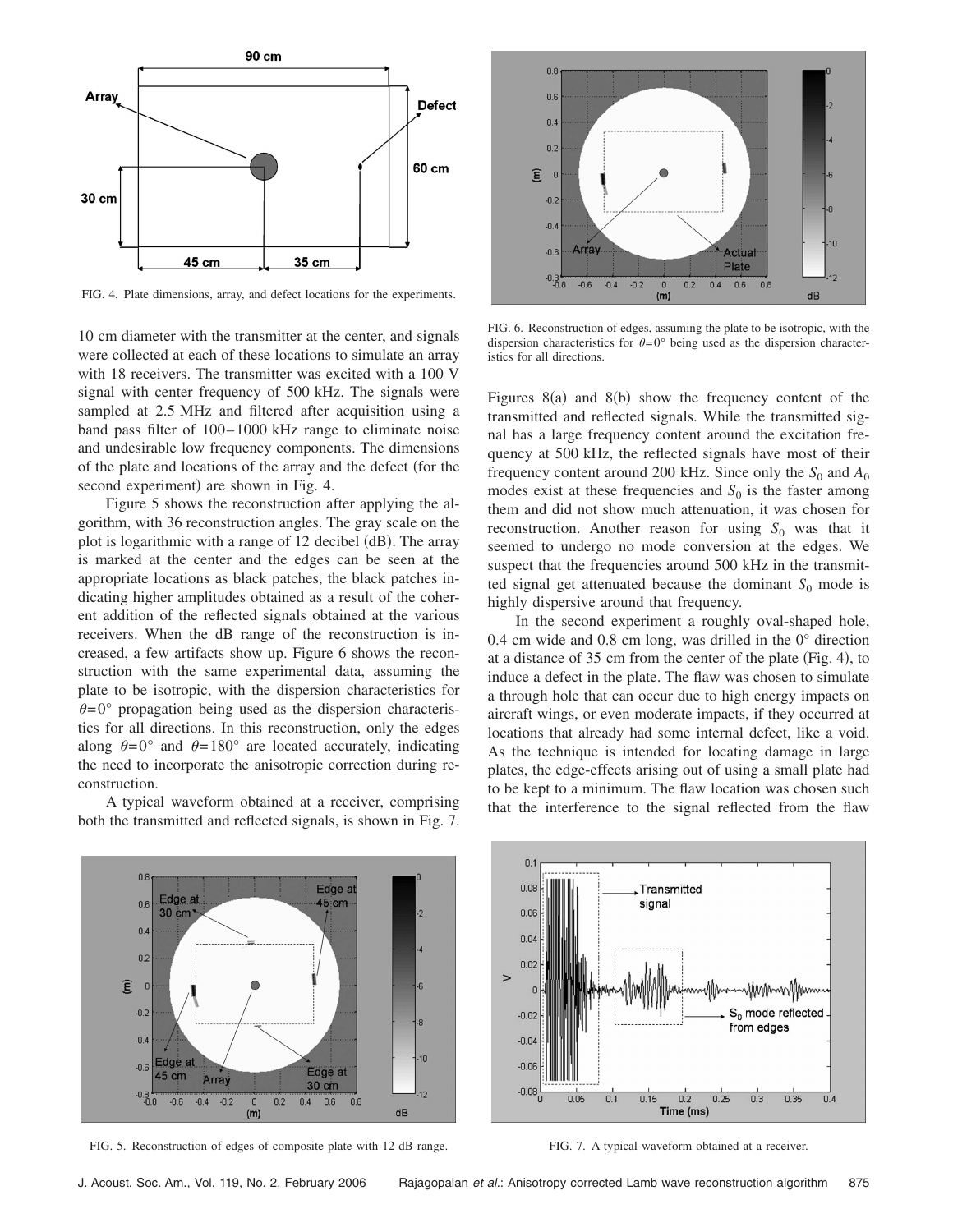



FIG. 8. Frequency contents of (a) transmitted signal and (b) reflected signal.

from edge and corner reflections as well as the transmitted signal was minimal. The distance of the flaw from the array was chosen such that it was sufficiently far off to avoid any "near field" effects. The data was collected in the same manner as in the first experiment. Figure 9 shows the reconstruc-



FIG. 9. Reconstruction of defect (hole) in the composite plate with 20 dB range.



FIG. 10. Reconstruction of defect using difference of amplitudes, with 9 dB range.

tion with a range of 20 dB, the reconstruction being presented with a higher dB range so that the defect can be seen more clearly.

While the presence of the defect can be made out in Fig. 9, the clarity is not very good since the reflection from the edges dominate over the reflection from the defect. Therefore, to get a better reconstruction, the output matrix  $O$  (containing the amplitude at different locations) obtained from the first experiment (when the plate was defect less) was subtracted from the output matrix **O** of the second experiment and the difference was plotted in the logarithmic scale. This was done so that the reflection from the edges cancelled out leaving only the reflection from the defect. Figures 10 and 11 show the logarithmic plot of the difference of the **O** matrices,  $\mathbf{O}'$ , with 9 dB and 12 dB range, respectively. A comparison of Figs. 9 and 10 reveals that the use of  $O'$  as a reconstruction parameter does indeed leads to the suppression of the edge reflections to a very good extent, though it must be noted that Fig. 10 has a lower dB scale. But, even if the plot is on a 12 dB scale (which has been used throughout), as in Fig. 11, the edge reflections are much weaker as a comparison with Fig. 5 would readily reveal. If the reconstruction is plotted with even higher dB ranges, a few other artifacts, mainly due to noise in the signals, do show up. Hence, a calibration procedure may be necessary in order to reduce the number of false alarms during SHM. All the reconstructions for the second experiment were obtained with 36 reconstruction angles.

The analytical method for obtaining the dispersion curves can be used if the material properties and the ply lay-up for the composite are available. Alternatively, if such information is not available, the single-transmitter-multiplereceivers (STMR) array allows for a self-calibration mode for obtaining the dispersion function, since the receivers first receive the transmitted wave. In the self-calibration mode, the anisotropy and the dispersion properties, as function of orientation, can be experimentally derived from the first received signal at each of the receivers. The wave velocities of the individual modes can be obtained by measuring the time difference between the trigger and the arrival time of the received signal at each of the receiver. If sufficient numbers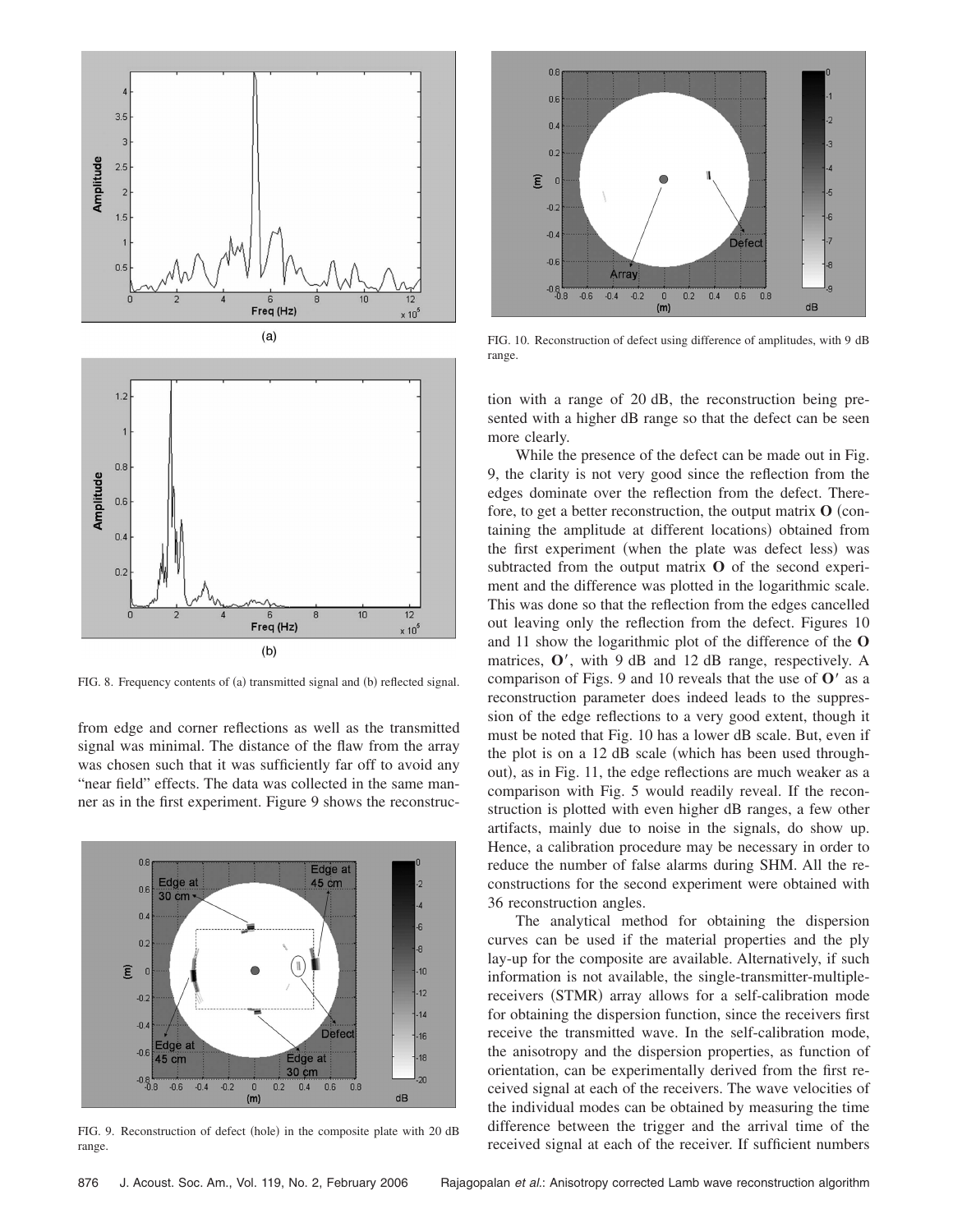

FIG. 11. Reconstruction of defect using difference of amplitudes, with 12 dB range.

of velocity are available, the elastic moduli that define the wave propagation can be obtained by using inverse techniques that have been documented.<sup>17–20</sup> Once the elastic moduli are obtained, the dispersion curve for the fundamental modes can be computed. Another technique for obtaining the dispersion behavior of the as received Lamb wave mode would be to utilize the time-frequency transforms such as wavelets. $21,22$  Once the dispersion characteristics, as a function of orientation, have been experimentally obtained using the self-referencing mode, they can be then used in the phase reconstruction algorithm in the SHM mode. However, for this to be reliable the number of receivers must be sufficiently high.

#### **V. SUMMARY**

In this paper, a method for structural health monitoring (SHM) of anisotropic platelike structures using a STMR array of transducers has been developed. The method uses a new phase reconstruction algorithm, which takes into account the directional dependence of the Lamb wave dispersion characteristics in anisotropic plates, for processing data obtained from the STMR array. A system which is conceptually similar to the STMR array, but using only a single PZT transmitter and receiver, has been shown to be capable of locating damage of dimensions much smaller than the plate dimension with good accuracy. The phase reconstruction algorithm works well in the "far field," but may show distortions/artifacts in the "near field" which is the region within approximately 2–3 times the sensor configuration diameter (D). Also, more experiments, with different flaws, need to be performed to assess the efficacy of this technique to image other types of defects.

It has been demonstrated elsewhere<sup>5</sup> that a multipletransmitter-multiple-receiver array system provides a better signal to noise ratio, which results in images with improved resolution and clarity for plates made from isotropic materials. But a STMR system was chosen here since it requires simpler electronics and a reduced footprint (desired during the SHM of aerospace structures). Also, other types of piezomaterials like PVDF film sensors (which have good recep-

tion capabilities but poor transduction capabilities) can be used as receivers in an STMR system along with a PZT transmitter. Other options include MEMS and Fiber Optics based sensor systems. This will result in a much lighter and a more compact array system.

Several other array based inspection techniques have been used by researchers to increase the signal to noise ratio so that better quality images of the damage location can be obtained. Two such techniques are based on beam forming using "phased arrays" and time-reversal concepts, demonstrated for example in Refs. 23 and 24, respectively. However, for the time-reversal concept, several issues, like accounting for group velocity change with direction, still needs to be resolved. Another technique used to identify damage in platelike structures has been by measuring changes in its dynamic response to external excitations.<sup>25</sup> An ultrasonic pulse is sent through the structure and an array of sensors is used to measure some physical parameter like displacement, velocity, etc., at selected points. The physical quantity measured by the sensors changes if the structure suffers any damage and this change can be used to identify and locate the damage. While this technique offers the advantage of a fairly sparse sensor configuration, it does not provide accurate localization of the damage. The success of this technique also depends to some extent on selecting the right parameter.

The technique demonstrated in this paper to image features in the structure, such as voids and/or delaminations, that reflect guided waves back to several or all the receivers, offers good localization of the defect, has a compact and small footprint for the sensor configuration, is easy to implement, and is applicable to anisotropic materials. For anisotropic materials which are not well characterized, i.e., the elastic properties and ply orientations are not available *a priori*; the STMR array can be designed to be self-calibrating by using the initial signal received by the receivers to measure the velocity and energy distribution profiles. These profiles lead to the evaluation of the dispersion relationships that can subsequently be employed for the phase reconstruction algorithm. STMR configurations, other than the circular configuration considered here, can be tailored to account for the anisotropy of the material, to improve the SHM of composite structures.

## **ACKNOWLEDGMENTS**

This work was funded by the Aeronautical Development Agency, Bangalore through the DISMAS program.

<sup>&</sup>lt;sup>1</sup>I. Victorov, *Rayleigh and Lamb Waves: Physical Theory and Applications* (Plenum, New York, 1967).<br> $^{2}P$  Sigard, L. Govette, and E.

 ${}^{2}R$ . Sicard, J. Goyette, and D. Zellouf, "A SAFT algorithm for Lamb wave imaging of isotropic platelike structures," Ultrasonics **39**, 487–494  $^{(2002)}_{\text{3p-Wilz}}$ 

<sup>&</sup>lt;sup>3</sup>P. Wilcox, M. Lowe, and P. Cawley, "Lamb and SH wave transducer arrays for the inspection of large areas of thick plates," in *Review of Progress in Quantitative Nondestructive Evaluation* (American Institute of Physics, Melville, New York, 1999), Vol. 19A, pp. 1049-1056.